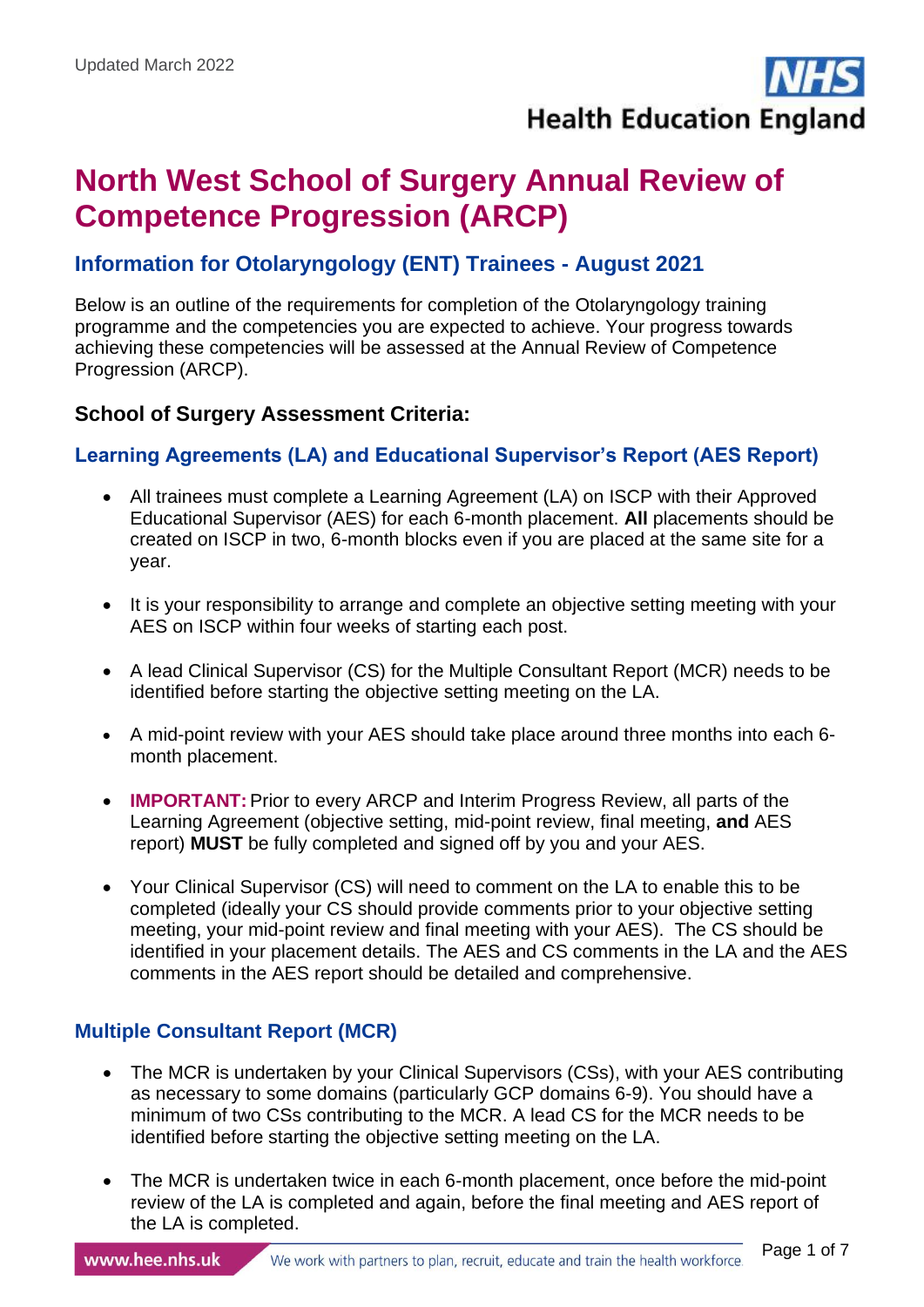- The MCR feeds into the Learning Agreement and at the mid-point allows goals to be agreed for the second half of the placement, with an opportunity to address areas where further development is required. The MCR also helps to inform the AES report which in turn feeds into the ARCP. Additionally, the final formative MCR feeds into the LA of your next placement to facilitate discussion between the trainee and AES.
- You will need to complete a self-assessment of your performance against the Generic Professional Capabilities (GPCs) and Capabilities in Practice (CiPs), describing selfidentified areas for development with free text or by using the CiP and GCP descriptors.
- Further guidance and information relating to the MCR is available on the ISCP [website.](https://www.iscp.ac.uk/iscp/surgical-curriculum-from-august-2021/assessment-and-feedback/#heading_7)
- Details of the [Capabilities in Practice](https://www.iscp.ac.uk/media/1139/all-cips-including-specialties-specific-2021.pdf) (CiPs) and [Generic Professional Capabilities](https://www.gmc-uk.org/-/media/documents/generic-professional-capabilities-framework--0817_pdf-70417127.pdf) (GCPs) are available on the ISCP website.

# **Workplace Based Assessments (WPBAs)**

- You are expected to complete a minimum of 20 WPBAs per year consisting of:
	- o A minimum of 6 Procedure Based Assessments (PBAs)
	- o A minimum of 6 Case Based Discussions (CBDs)
	- o A minimum of 6 Clinical Evaluation Exercise (CEX) including CEX for Consent
	- o A minimum of 2 Observation of Teaching (OOT) and/or Assessment of Audit (AoA)
	- o 1 Multi-Source Feedback (MSF) per training year (to be completed by your Interim Progress Review)
- Be aware that the ARCP panel may set additional specific targets for WPBAs / the MSF in addition to those required to be completed per year.
- You are expected to undertake WPBAs annually during training, even if you have completed the required mandatory WPBAs.
- WPBAs are required to be completed for the critical conditions and index procedures for each specialty.
- WPBAs should be spread out evenly throughout the training year.
- WPBAs need to include comments by the assessor reflecting feedback given on performance and areas for improvement with a global rating indicating the level achieved.
- All your WPBAs need be validated by the assessor as the ARCP panel will not be able to see any assessments pending validation.
- You must ensure that the comments on your WPBAs are available to your AES and TPD, comments should not be marked as private.
- Guidance on the practicalities of WPBAs and information on assessment types is available on the [ISCP website.](http://www.iscp.ac.uk/curriculum/surgical/assessment_practicalities.aspx)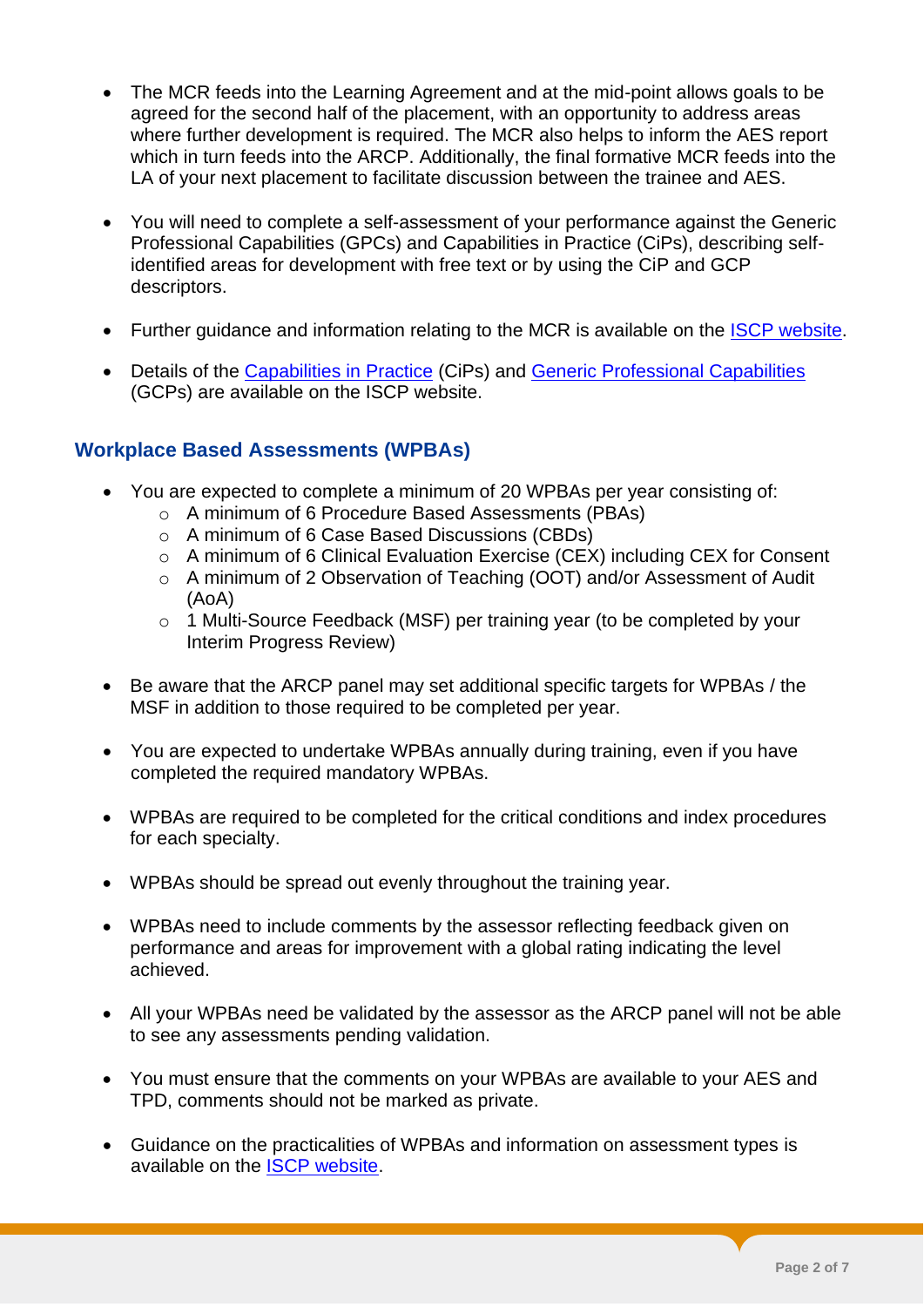# **Multi-Source Feedback (MSF)**

- An MSF is to be completed for each year of surgical training; however, an MSF may be undertaken more frequently if required by the ARCP panel.
- To start the MSF, you need to complete the self-rating then nominate a minimum of 12 assessors. One of the assessors must be your AES, the other assessors should be more senior members of the healthcare team from a broad range of environments (e.g. ward, theatre, outpatients).
- When completing the self-rating, you should refer to your previous MSF and Learning Agreement to identify areas that required development or that were rated outstanding. This should form the basis of your self-rating for your current MSF.
- You need to aim to meet with your AES to discuss and sign off your MSF before your Interim Progress Review. If the MSF is not signed off the panel will be unable to view the MSF and it will not be considered as evidence.

#### **Audit & Quality Improvement**

- You need to complete or supervise a minimum of three audits or quality improvement projects during training. At least one of these should be a full cycle.
- Your audit activity must be recorded in the audit section of ISCP. It is recommended that your audit activity is assessed and for every completed audit you undertake an assessment of audit (AoA).

#### **Research**

- You will need to provide evidence on ISCP of meeting the requirements for research and scholarship, as found in the GCP framework, this includes capabilities in the following areas:
	- o The demonstration of evidence-based practice
	- o Understanding how to critically appraise literature and conduct literature searches and reviews
	- o Understanding and applying basic research principles
	- o Understanding the basic principles of research governance and how to apply relevant ethical guidelines to research activities

#### **Medical Education**

• You will need to provide evidence on ISCP of being trained in the training of others and present written structured feedback on their teaching.

#### **Management and Leadership**

• You must provide evidence on ISCP of training in health service management and leadership and having taken part in a management related activity e.g. rota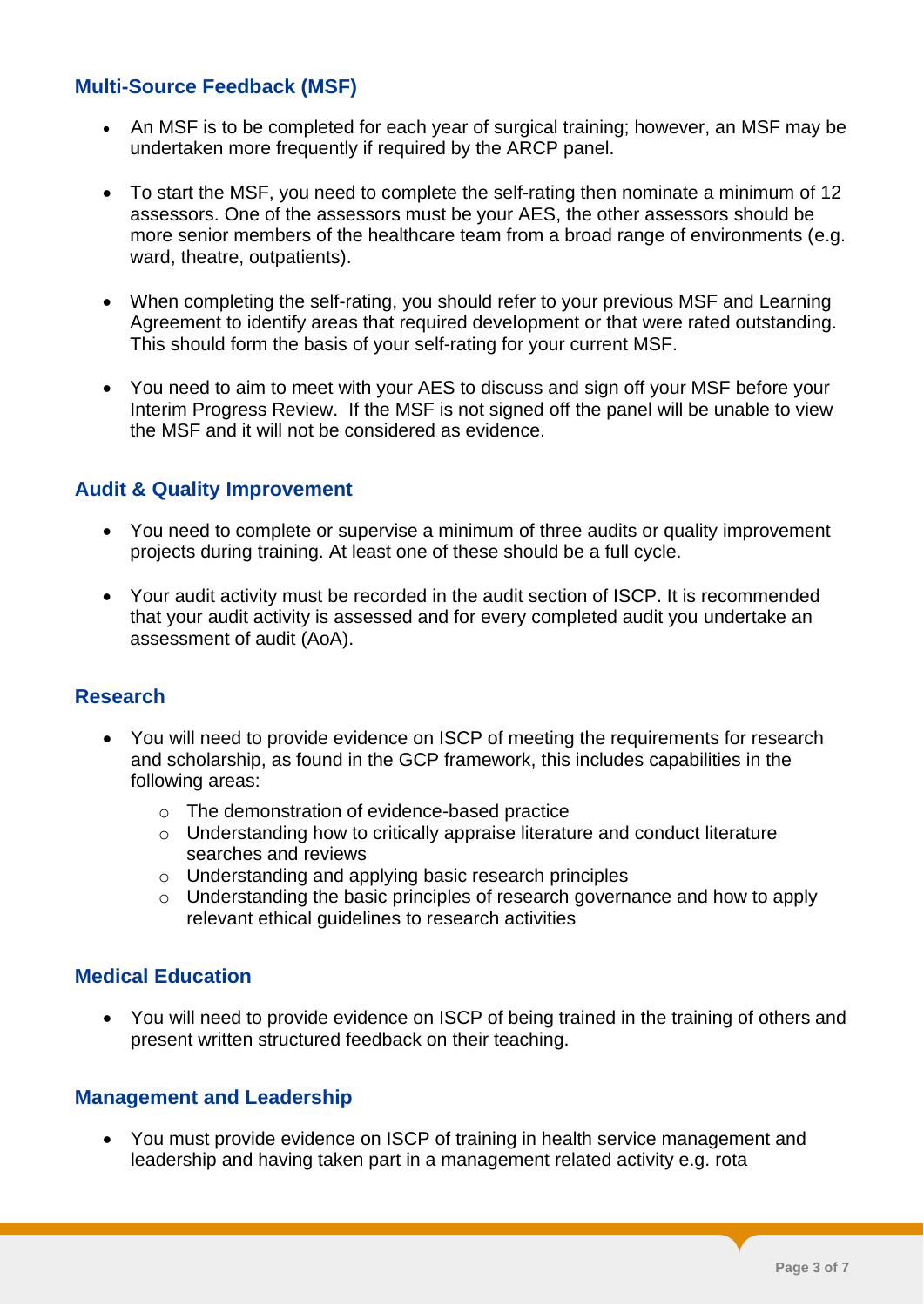administration, trainee representative, membership of working party etc. or of having shadowed a management role within the hospital.

# **Educational Conferences, Courses and Qualifications**

- For CCT you will need evidence on ISCP of being current for ATLS, ETC or the Definitive Surgical Trauma Skills course; alternatively, you can provide evidence of an equivalent locally provided course(s) meeting the required outcomes.
- You should attend courses relevant to the curriculum during training.
- For CCT it is recommended that you have attended national or international meetings appropriate to the curriculum during training.

# **Teaching Attendance**

• Attendance at the teaching programme is mandatory and a minimum of 70% attendance is required.

# **Reflective Writing**

- All trainees are to complete a minimum of one piece of reflective writing per 6-months on:
	- o A human factors / non-technical skills topic
	- $\circ$  An EDI (equality, diversity & inclusivity) topic
- You should upload your reflections as a word document to the "Other evidence" section under the heading "Miscellaneous" titled "Reflective Practice 1", etc.

#### **Examinations**

• You are expected to detail all examination attempts and results in the "Other evidence" section of ISCP under "Examinations". When you pass an exam, you are required to upload evidence to ISCP (e.g. exam certificate, email from the exam body confirming the pass etc).

#### **Syllabus**

• You should use the most up to date syllabus available on the [ISCP website.](https://www.iscp.ac.uk/iscp/curriculum/)

# **Logbook**

- You must ensure your logbook is kept up to date and is linked to ISCP.If your logbook is not up to date and available on ISCP then the ARCP the panel will not be able to assess your progress.
- You will also need to upload a copy of your SAC indicative numbers logbook to ISCP covering the period from starting higher training to the date of your review.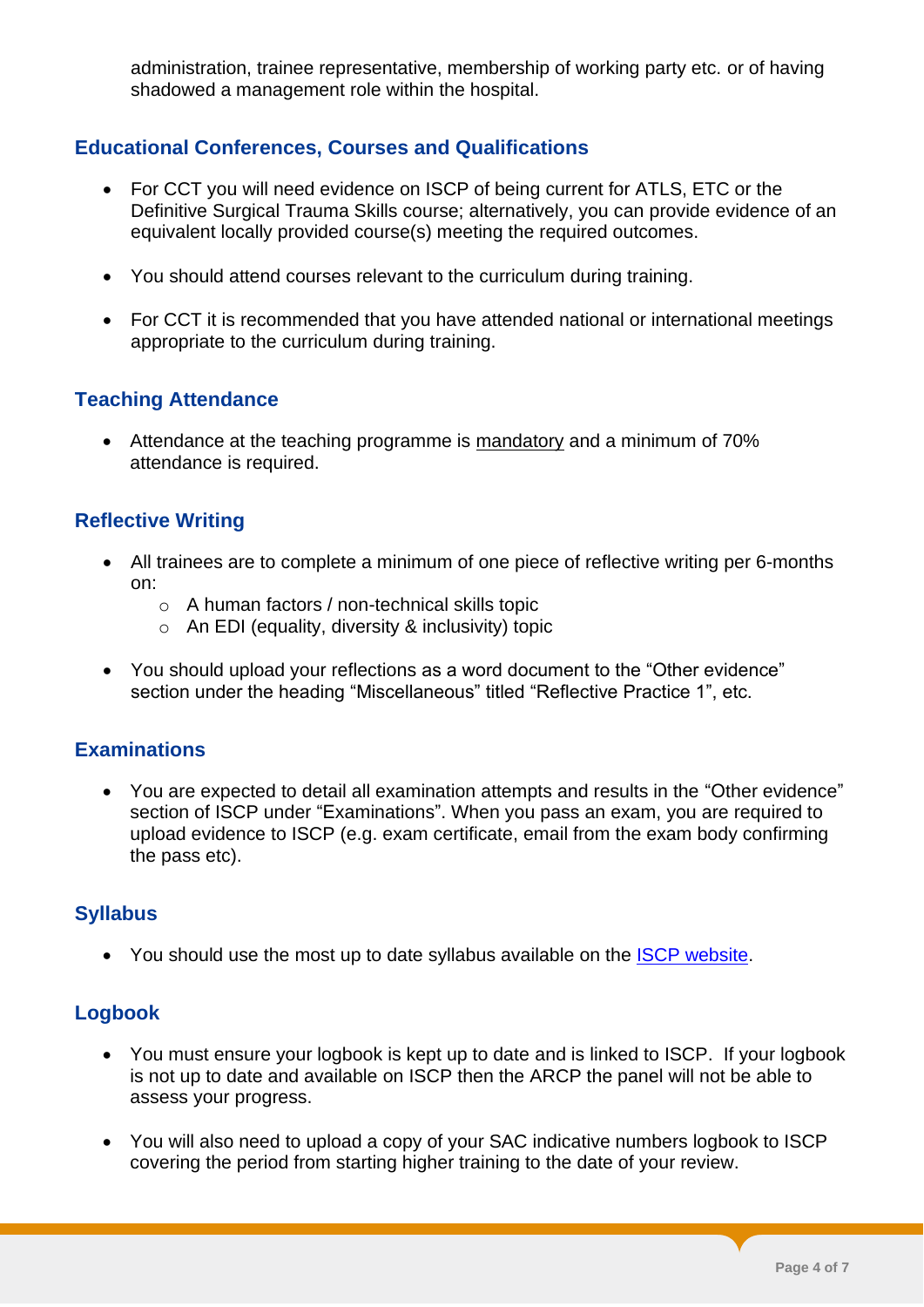# **Clinical & Operative Experience**

- You must have participated in on-call rotas and managed emergency cases during your training.
- You should have experience in and have rotated through placements in areas of interest across the range of otology, rhinology, head and neck, thyroid and parathyroid, laryngology, paediatric otolaryngology, and general otolaryngology.
- You must be able to demonstrate knowledge and understanding of the management of the following critical conditions:
	- o Adult airway obstruction (malignancy, inhalation injury etc.)
	- o Paediatric airway obstruction
	- o Upper aero-digestive tract foreign body and chemical injury (including batteries)
	- o Acute infections of the upper aero-digestive tract including tonsillitis & **supraglottitis**
	- o Deep neck space abscess and necrotising fasciitis
	- o Management of tonsillar haemorrhage and other major upper aerodigestive tract haemorrhage
	- o Blunt and penetrating trauma to the neck
	- o Epistaxis including sphenopalatine artery ligation
	- o Complications of acute and chronic sinusitis including orbital cellulitis
	- o Complications of ear sepsis including acute mastoiditis and necrotising otitis externa
	- o Acute balance disorder including vestibulopathy, and diagnostic understanding of brain stem stroke and multiple sclerosis
	- o Sudden onset sensorineural hearing loss
- For certification you will need to have evidence of level 4 CEX and/or CBD for each of the Otolaryngology critical conditions.

# **Index Procedures & Indicative Numbers**

• For CCT you need to have undertaken an indicative 2,000 operations during training (as principal or main assisting surgeon) to include:

| <b>Index Procedure</b>                                                              | <b>Minimum number</b><br>required for CCT | As main or assisting<br>surgeon |
|-------------------------------------------------------------------------------------|-------------------------------------------|---------------------------------|
| <b>Mastoid operations</b>                                                           | 10                                        | Main surgeon                    |
| Major neck operations                                                               | 10                                        | Main surgeon                    |
| Tracheostomies                                                                      | 10                                        | Main surgeon                    |
| Paediatric endoscopies (inc. flexible)                                              | 10                                        | Main surgeon                    |
| Septorhinoplasties                                                                  | 10                                        | Main surgeon                    |
| Functional endoscopic sinus surgery                                                 | 10                                        | Scrubbed surgeon                |
| Removal of foreign bodies from airway<br>(inc. nasal foreign bodies and fish bones) | 10                                        | Main surgeon                    |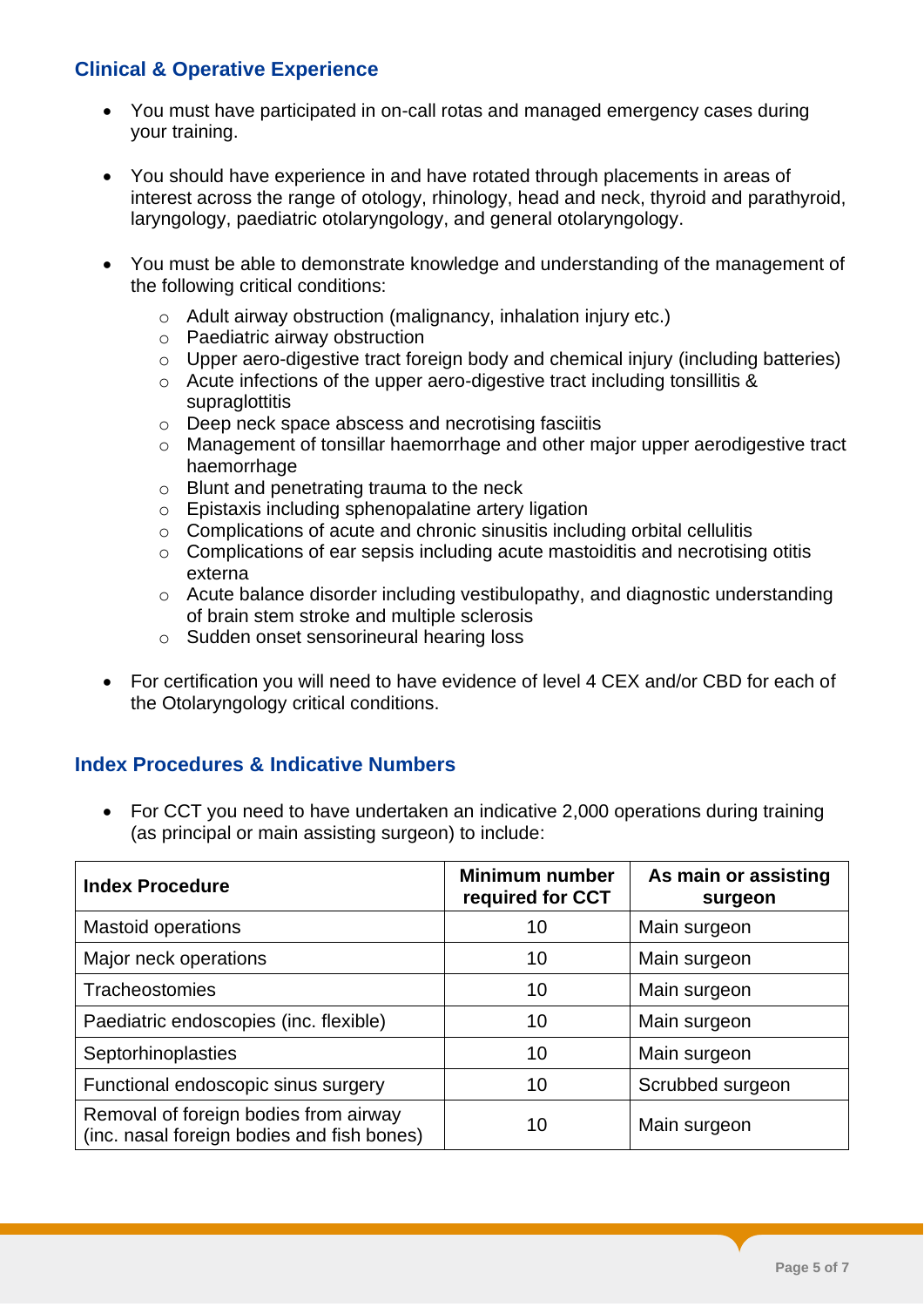# **Curriculum Vitae, PDP and Timetable**

- You need to upload an updated copy of your CV to ISCP for each ARCP.
- The ARCP panel will review the evidence section of your ISCP portfolio so please ensure it is up to date with the details of courses, publications etc. and reflects the information on your CV.
- You will need to complete a PDP on ISCP for each 6-month placement, the PDP should use SMART principles and include both short-term and long-term goals that are specific to you. Information on how to structure your PDP is available on HEE's [website.](https://www.nwpgmd.nhs.uk/sites/default/files/Professional%20development%20plan%20for%20surgeons.pdf)
- You will also need to upload a copy of your current timetable for each placement to the "Other evidence" section of ISCP; the timetable should clearly identify your duties.

# **Previous Objectives**

• If you have been issued with SMART objectives these will be reviewed at the ARCP to ensure that you are making progress towards achieving the objectives within the timescale set. If you have been set SMART objectives and are having difficulty achieving them, you must email your Training Programme Director with a copy to [surgery.nw@hee.nhs.uk](mailto:surgery.nw@hee.nhs.uk) at the earliest opportunity.

# **Certification Guidelines**

• You should familiarise yourself with the certification guidelines for your specialty, please see [JCSTs website](https://www.iscp.ac.uk/iscp/curriculum/otolaryngology-curriculum/5-programme-of-assessment/#heading_3) for the most up to date guidance.

# **Form R**

- The Form R is a mandatory requirement from the GMC for all ARCPs. Both Part A&B of the Form R must be completed for every ARCP (the Form R is not required for Interim Progress Reviews). The Form R must be completed within 4 weeks of the ARCP. If a Form R has not been completed within the month prior to the ARCP or is incomplete the panel will be unable to issue a satisfactory outcome.
- You must make sure that all parts of the Form R are fully completed including the scope of practice section. The Scope of practice should include:
	- o Each of your training posts if you are or were in a training programme;
	- o Any time out of programme, e.g. OOP, maternity leave, career break, etc;
	- o Any voluntary or advisory work, work in non-NHS bodies, or self-employment;
	- o Any work as a locum. For locum work, please group shifts with one employer within an unbroken period as one employer-entry. Include the number of shifts worked during each employer-period.
- You need to ensure that you complete the most up to date version of the Form R which can be accessed via [HEE's website.](https://nwpgmd.nhs.uk/form-r)